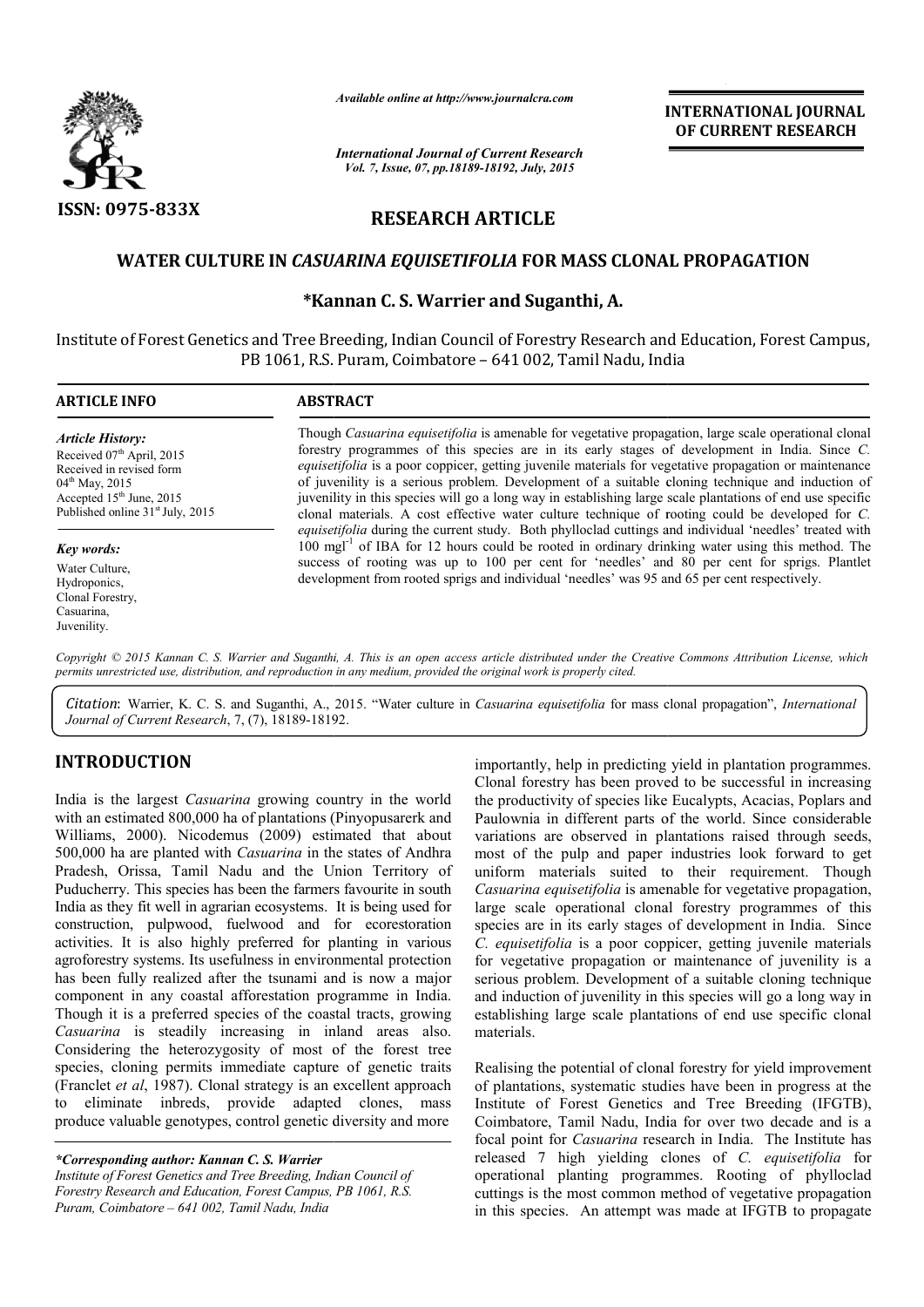*C. equisetifolia* through water culture technique to scale up the clonal production of quality planting stock.

#### MATERIALS AND METHODS

Collection of plant materials: Phylloclad (branchlet) cuttings (5 to 7 cm in length) or individual 'needles' collected from a hedge garden of *C. equisetifolia* were treated with 0.1 per cent Bavistin for 10 minutes to avoid fungal attack. Secateurs and scissors used for collection of cuttings were kept clean. Rectified spirit was used to sterilize the cutting edges.

Water culture: Cut end of the phylloclads or individual needles, treated with the fungicide were dipped in indole-3 butyric acid (IBA) solution (100, 200, 500, 1000 & 2000 mgl<sup>-1</sup>) for 12 hours. Subsequently, the treated cuttings or individual 'needles' were placed in ordinary plastic tea cups with plain water. Water in the cups was changed every day. They were maintained under shade house (75% shade) conditions.

Statistical design: All the rooting experiments were conducted in Completely Randomized Design with 4 replications with 50 sprigs or 'needles' per replication. For rooting data in percentage, arcsine transformed values were used for analysis.

Transplanting: Rooted cuttings or individual branchlets were transplanted to polybags (10x20cm) filled with potting medium containing sand, soil and farmyard manure (2:1:1).

# RESULTS AND DISCUSSION

A cost effective water culture technique of rooting could be developed for *C. equisetifolia* during the current study. Both sprigs and 'needles' could be rooted in ordinary drinking water using this method. The success of rooting was up to 100 per cent for 'needles' and 80 per cent for sprigs. Table 1 gives the details of rooting data for different concentrations of IBA.

Table 1. Rooting in *Casuarina equisetifolia* for different concentrations of IBA

| IBA Concentration $(mgl-1)$ | Rooting Percentage *  |                   |
|-----------------------------|-----------------------|-------------------|
|                             | Sprigs $(\% )$        | 'Needles' $(\% )$ |
| 100                         | 80 <sup>a</sup>       | 100 <sup>a</sup>  |
| 200                         | 60 <sup>b</sup>       | 70 <sup>b</sup>   |
| 500                         | 30 <sup>c</sup>       | 50 <sup>c</sup>   |
| 1000                        | 20 <sup>d</sup>       | 30 <sup>d</sup>   |
| 2000                        | $\theta$ <sup>e</sup> | 0 <sup>e</sup>    |

\*Means with the same letter in a column do not differ significantly as per Duncan's Multiple Range Test ( $P \le 0.05$ ).

Among the different concentrations of IBA attempted, dipping the cut end of the plant material for 12 hours in  $100 \text{ mg}$ <sup>-1</sup> gave the best results with 100 and 80 per cent rooting for 'needles' and sprigs (phylloclad) respectively. A decreasing trend in rooting percentage could be observed with increase in the IBA concentration. The auxin at  $2000$  mgl<sup>-1</sup> failed to induce any rooting in 'needles' or sprigs. Water culture technique of rooting was found to be more suited for 'needles' than the sprigs. Lundquist and Torrey (1984) successfully rooted *Casuarina equisetifolia, C. cunninghamiana, C. montana, C. suberosa, and Gymnostoma papuanum* in Hoagland's solution.





Rooting of sprigs in plain water





Rooting of individual 'needles' in plain water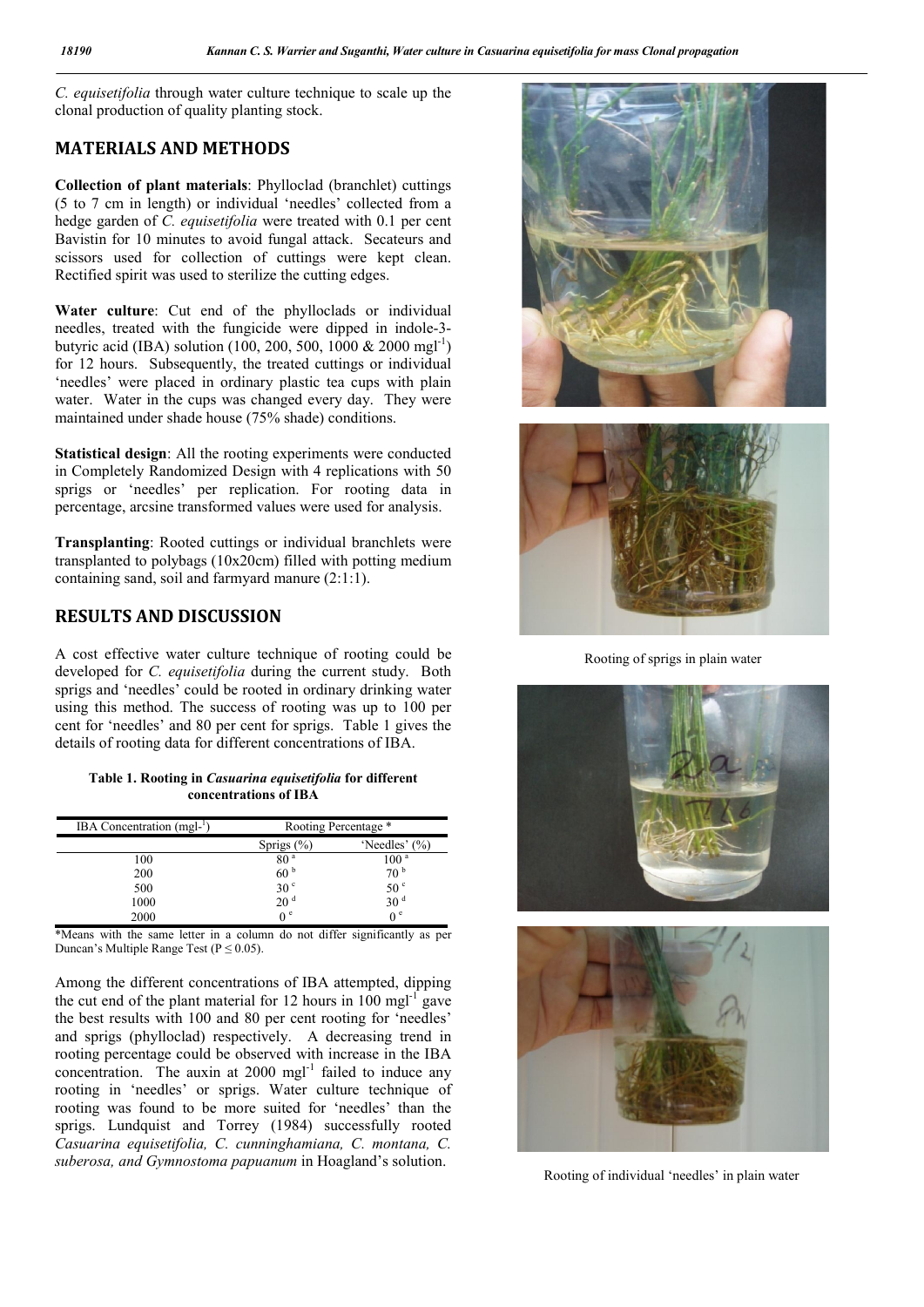

Rooted sprigs using water culture



Rooted individual branchlets using water culture



Rooted sprigs and 'needles' transplanted to polybags



A plantlet derived from individual 'needle'

Greatest success (60%-100%) was achieved with mature softwood stem cuttings using auxin treatment (50 mg/liter indole-3-butyric acid for a 3-h soak) followed by water culture in 1/4-strength Hoagland's solution minus nitrogen. Water culture is widely being used for clonal propagation of casuarina cuttings in China and this technique has been extended to country foresters and farmers (Zhong *et al*., 2011). Rooted cuttings or individual branchlets were transplanted to polybags (10 x 20 cm) filled with potting medium containing sand, soil and farmyard manure (2:1:1). They were irrigated daily. Rooted sprigs developed into plantlets in 3 months period whereas it took 6 months for the rooted 'needles' to develop into individual plantlets. Plantlet development from rooted sprigs and individual branchlets or 'needles' was 95 and 65 per cent respectively. *Casuarina equisetifolia* is a poor coppicer. Development of plantlets from individual branchlets shall help in mass multiplication of the limited rejuvenated plant material obtained by coppicing thereby scaling up the production of quality planting stock.

#### **REFERENCES**

- Franclet, A., Boulay, M., Bekkaoui, F., Fouret,Y., Martovzet, V.B. and Qwalker, N. 1987. Rejuvenation. In: Bonga, J.M. and Durzan (eds) Cell and Tissue Cultrure in Forestry Vol I, Nijhoff, The Hague, Dordrecht, pp 232-248.
- Lundquist, R. and Torrey, J.G. 1984. The propagation of Casuarina species from rooted stem cuttings. *Botanical Gazette,* 145(3): 378-384.
- Nicodemus, A. 2009. *Casuarina – A Guide for Cultivation*. Institute of Forest Genetics and Tree Breeding (Indian Council of Forestry Research and Education) Coimbatore, India, 16 p.